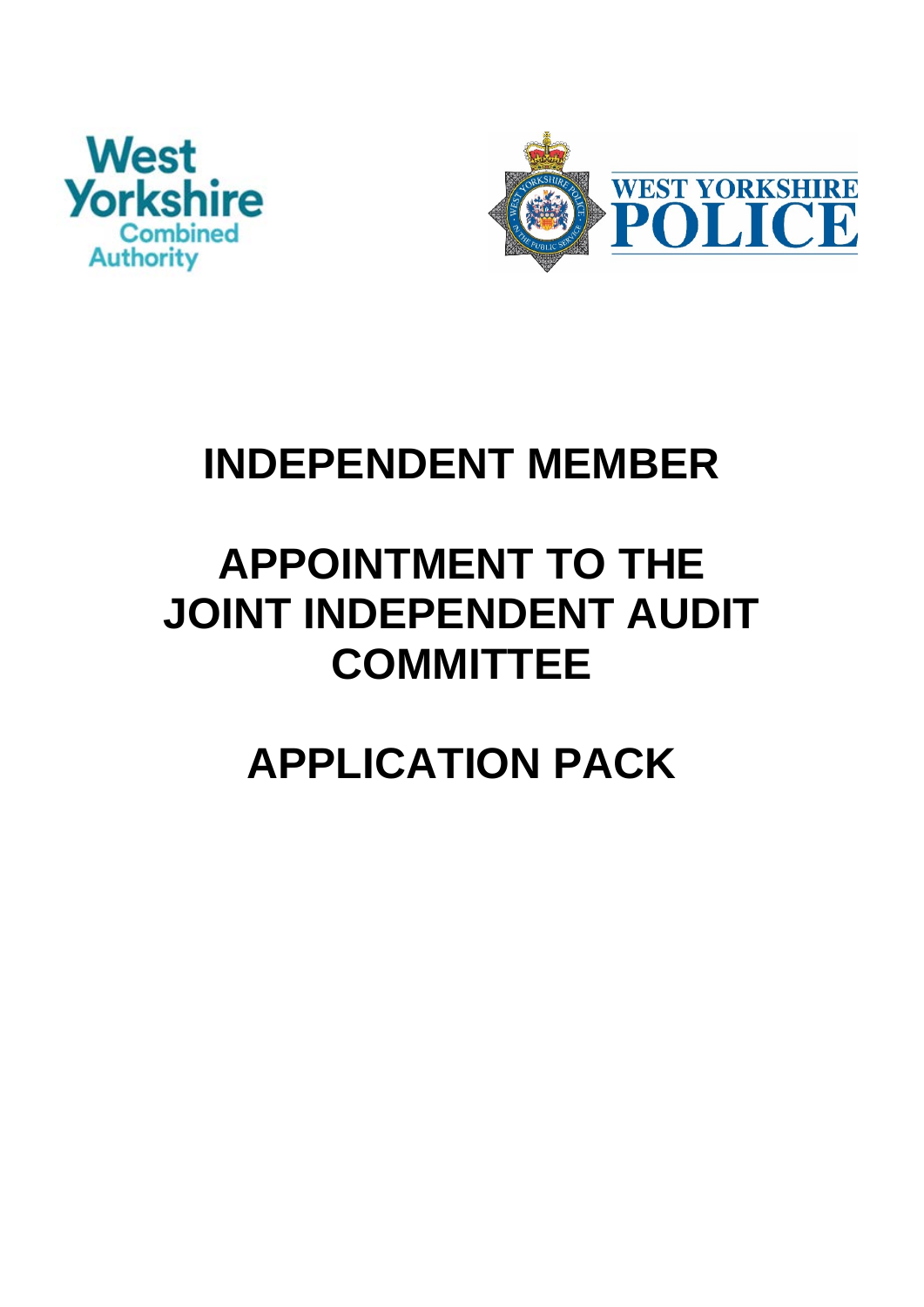# **Contents**

- **1.** Welcome Letter
- **2.** Advert
- **3.** Background
- **4.** Joint Independent Audit Committee Terms of Reference
- **5.** Person Specification Member
- **6.** Eligibility Criteria
- **7.** Remuneration Policy and Terms of Appointment
- **8.** Application and Supporting Forms
- **9.** Appointment Timetable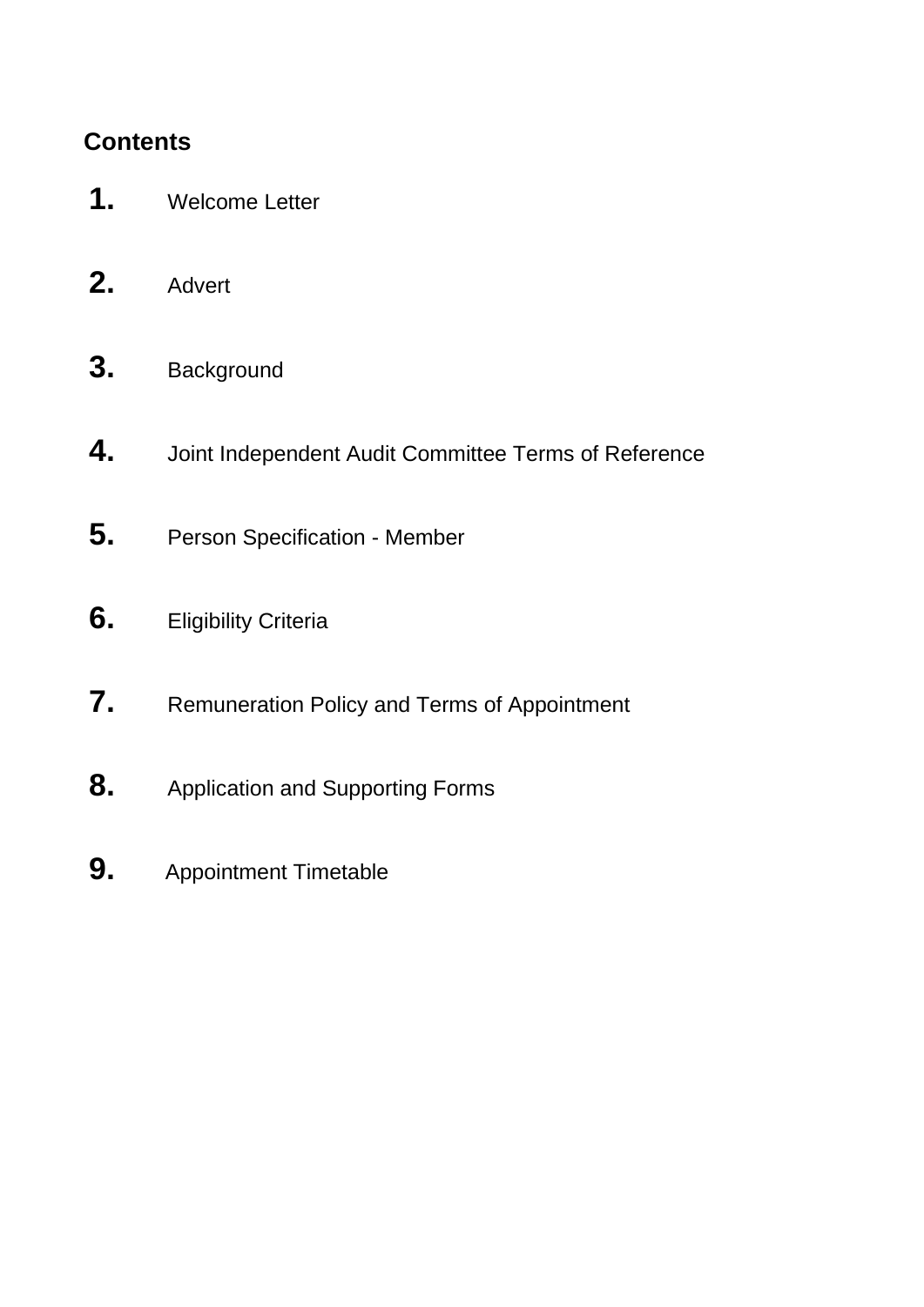



May 2022

Dear Applicant

#### **JOINT INDEPENDENT AUDIT COMMITTEE – INDEPENDENT MEMBERS**

Thank you for your interest in our vacancies in the Joint Independent Audit Committee.

We are looking to appoint two Independent Members who can work together to provide independent assurance on the adequacy of risk management and financial controls for West Yorkshire Police and for the Mayor's Police and Crime functions.

This is a unique opportunity to make a positive contribution and to share your expertise as the Committee plays an important role in supporting the Mayor and Chief Constable in ensuring the right governance and control mechanisms are in place to help to improve and strengthen the delivery of policing for our communities.

We are seeking someone with skills and experience in finance, accountancy, audit and risk-management or senior level business management, ideally in the public sector.

Whatever your background and expertise you will share our values to work impartially and with integrity contributing a wide range of experience which is of value to the Committee and be well-informed, interested and engaged in the issues facing the local West Yorkshire communities.

If you wish to be considered for this role, please provide:

- An up-to-date CV and a separate personal statement stating which role(s) you are interested in, each no more than two sides of A4 in length (applications that exceed this limit will not be considered) that addresses the criteria set out in the person specification, using examples to demonstrate how you meet the requirements for the role(s).
- The names, positions and contact details for two referees. These must be people who know you in a professional capacity to comment on your suitability for the role. Your references will be taken prior to interview and may be shared with the selection panel.
- Complete, sign and return the application, reference and monitoring information form which accompanies this pack, and is available for download.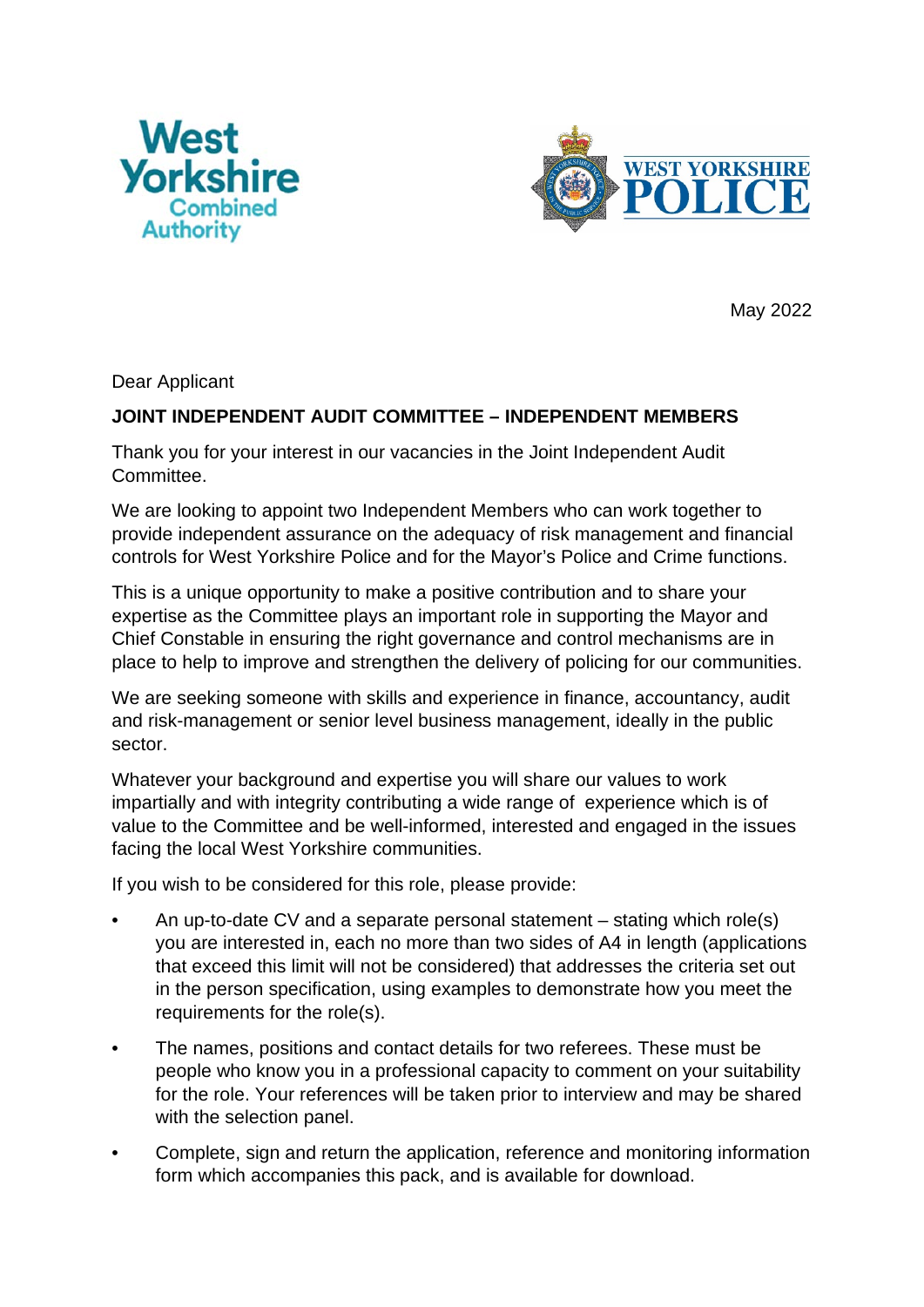Please send your application to [policingandcrime@westyorks-ca.gov.uk](mailto:policingandcrime@westyorks-ca.gov.uk) before midnight on 29 May 2022.

Interviews will take place on Wednesday 22 and Thursday 23 June 2022.

Yours faithfully

Muy Bran

Tracy Brabin **Tracy Brabin** John Robins, QPM Mayor of West Yorkshire **Chief Constable** 

J. Robins

West Yorkshire Police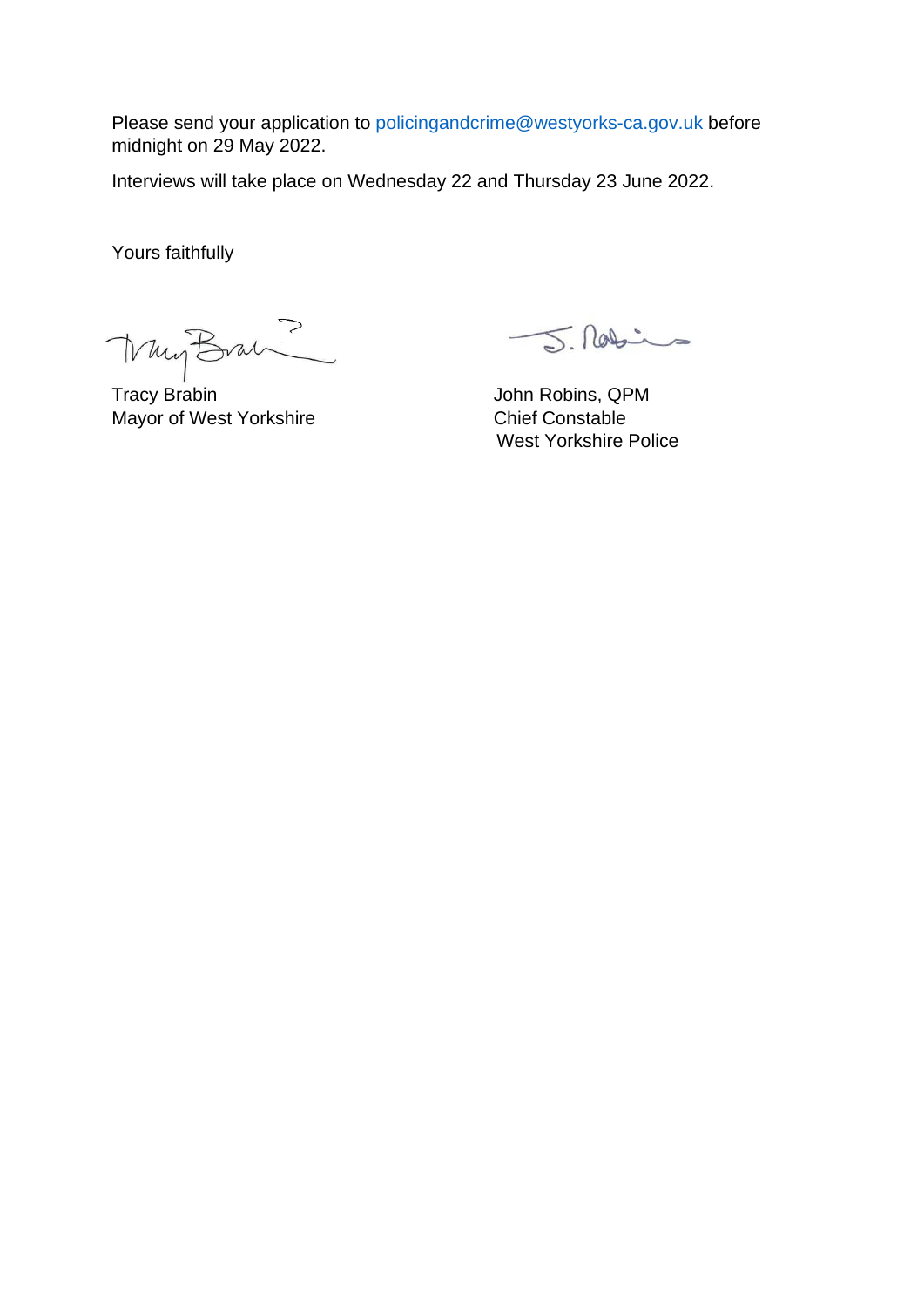



#### **Do you want to assist the Mayor and provide independent advice on corporate governance matters within West Yorkshire Police and the Mayor's Policing and Crime Team?**

We are looking to appoint two Independent Members to our Joint Independent Audit Committee who will provide independent assurance on the adequacy of risk management and financial controls for West Yorkshire Police and for the Mayor's PCC functions.

This is a unique opportunity to make a positive contribution and to share your expertise as the Committee plays an important role in supporting the Mayor and Chief Constable in ensuring the right governance and control mechanisms are in place to help to improve and strengthen the delivery of policing for our communities.

We are seeking someone with skills and experience in either finance, accountancy, audit and risk-management or with senior level business management, ideally in the public sector.

Whatever your background and expertise you will share our values to work impartially and with integrity contributing a wide range of experience which is of value to the Committee and be wellinformed, interested and engaged in the issues facing the local West Yorkshire communities.

We are looking for high calibre candidates who have experience of effectively challenging and questioning at senior committees/boards with an ability to understand, interpret, discuss and question complex written material identifying the salient points to make balanced, reasonable and proportionate judgements to improve and strengthen the delivery of policing for our communities.

Successful applicants will be appointed for 3 years and remunerated for the services that they provide; the Member's annual allowance is £1,624. The formal Committee meets a minimum 4 times a year.

Applicants must be over the age of 18, live, work or study in the West Yorkshire area and be able to attend meetings in Wakefield or on-line during the working day.

We are committed to diversity and inclusion and welcome applications from underrepresented communities.

To find out more about the role of the Joint Independent Audit Committee, the competencies required, and the eligibility criteria, please download an application pack here: [https://www.westyorks-ca.gov.uk/policing-and-crime/joint-independent-audit-committee](https://eur01.safelinks.protection.outlook.com/?url=https%3A%2F%2Fwww.westyorks-ca.gov.uk%2Fpolicing-and-crime%2Fjoint-independent-audit-committee-recruitment%2F&data=04%7C01%7C%7C1b26760671344a4d9b0208d9e4bc6c65%7C34e93bfcee664345a4fe805b67e480c0%7C0%7C0%7C637792320178483141%7CUnknown%7CTWFpbGZsb3d8eyJWIjoiMC4wLjAwMDAiLCJQIjoiV2luMzIiLCJBTiI6Ik1haWwiLCJXVCI6Mn0%3D%7C3000&sdata=0YVqBqWFk6KXXfIhhMoNmfRv31aI%2FPMnGeow06NXZ74%3D&reserved=0)[recruitment/](https://eur01.safelinks.protection.outlook.com/?url=https%3A%2F%2Fwww.westyorks-ca.gov.uk%2Fpolicing-and-crime%2Fjoint-independent-audit-committee-recruitment%2F&data=04%7C01%7C%7C1b26760671344a4d9b0208d9e4bc6c65%7C34e93bfcee664345a4fe805b67e480c0%7C0%7C0%7C637792320178483141%7CUnknown%7CTWFpbGZsb3d8eyJWIjoiMC4wLjAwMDAiLCJQIjoiV2luMzIiLCJBTiI6Ik1haWwiLCJXVCI6Mn0%3D%7C3000&sdata=0YVqBqWFk6KXXfIhhMoNmfRv31aI%2FPMnGeow06NXZ74%3D&reserved=0)

Completed applications should be returned to [policingandcrime@westyorks-ca.gov.uk](mailto:policingandcrime@westyorks-ca.gov.uk) by midnight on 29 May 2022. Interviews are scheduled to be held on Wednesday 22 June and Thursday 23 June 2022.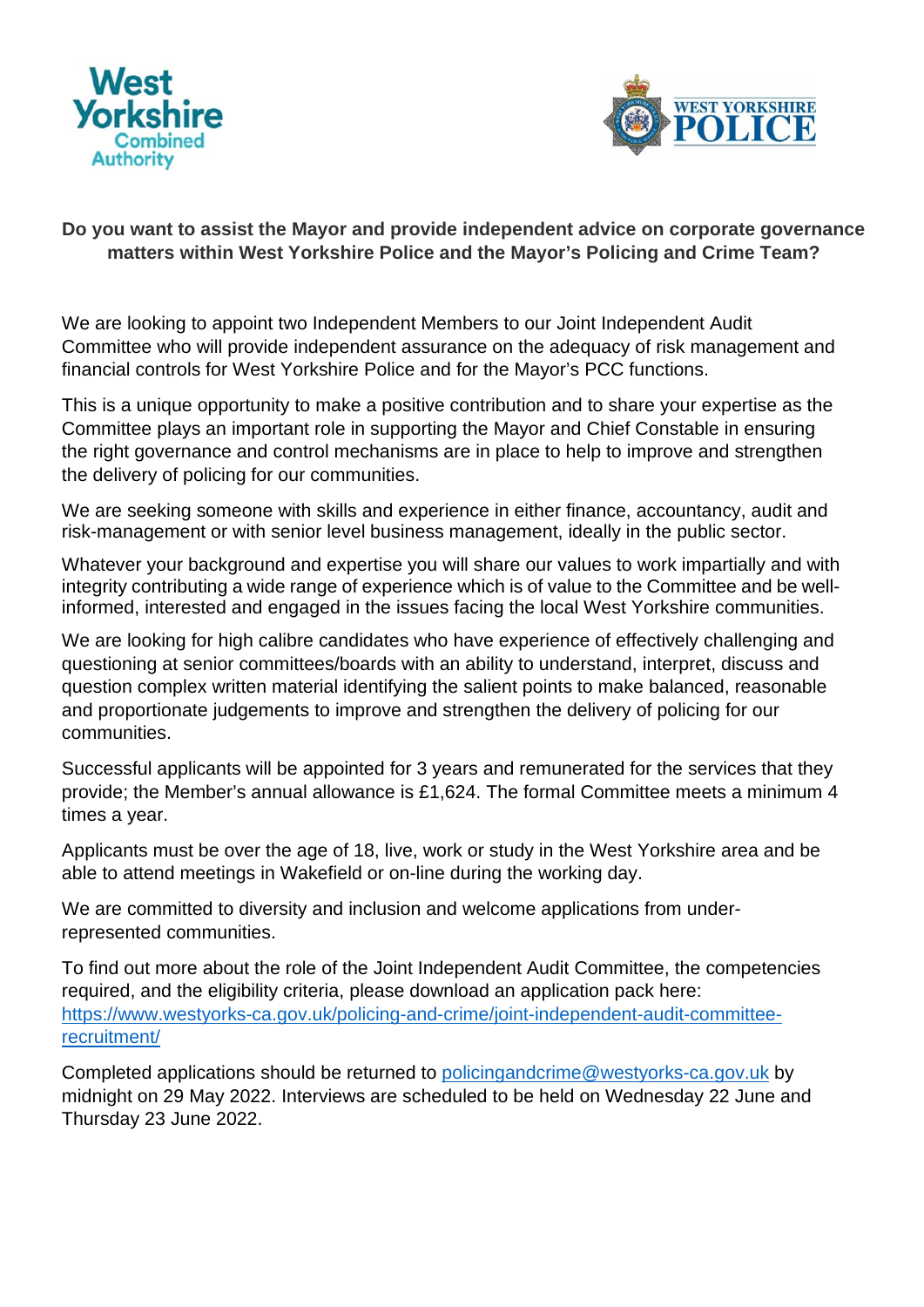



## **BACKGROUND**

### **WEST YORKSHIRE KEY FACTS:**

- Five local authorities of Bradford, Calderdale, Kirklees, Leeds and Wakefield.
- Fourth largest police service area in England and Wales.
- 2.3m people.
- 18.2% of the population from a minority ethnic background.
- An economy worth £55.4 billion.
- 22% of the population live in areas defined as the most deprived 10% in England.
- Home to 91,000 students based at seven higher education establishments.

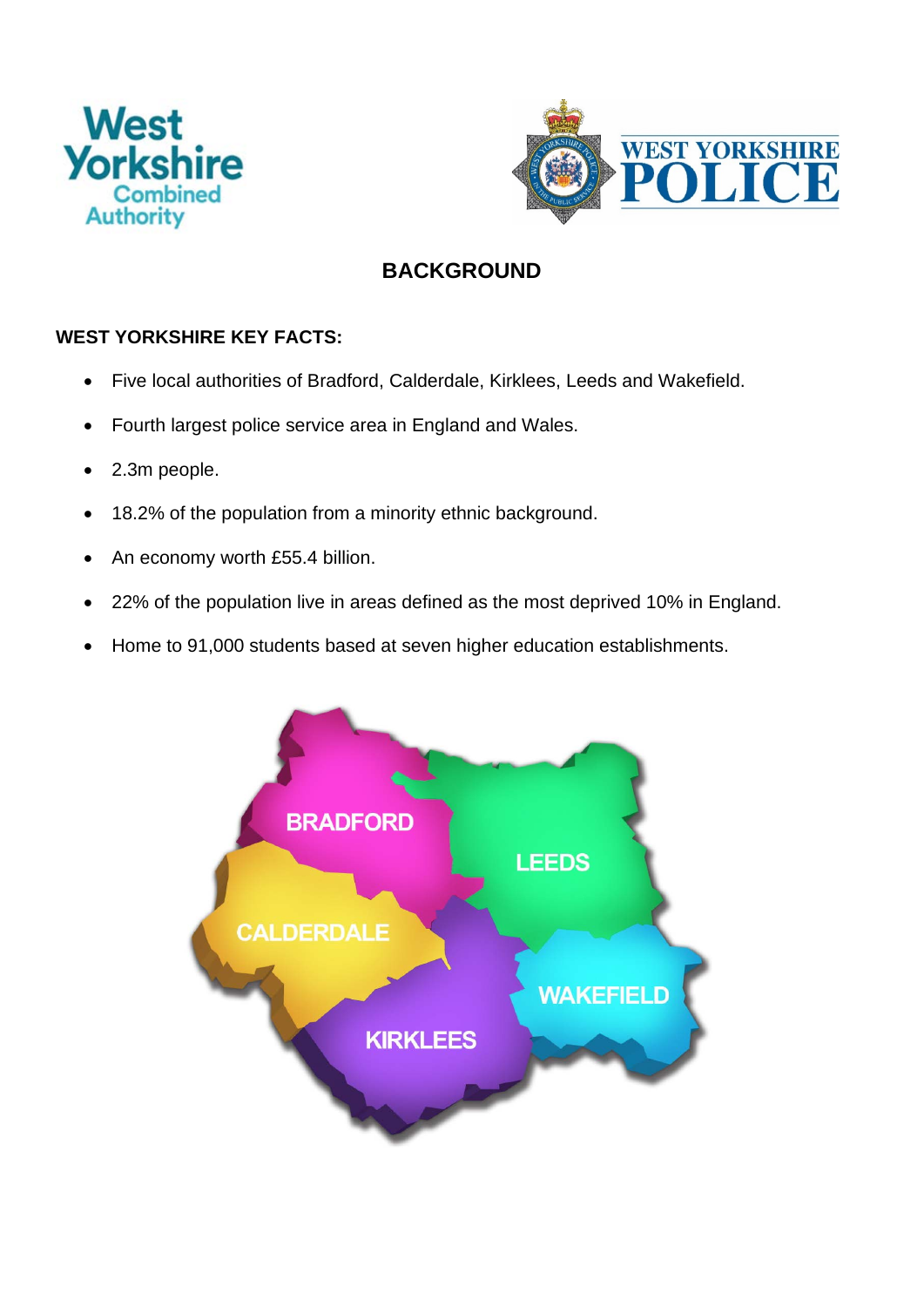#### **TRACY BRABIN, MAYOR FOR WEST YORKSHIRE:**

- Tracy Brabin was elected as the first Mayor for West Yorkshire in May 2021. The Mayor has the Police and Crime Commissioner responsibilities for West Yorkshire as well as specific powers on transport, housing and finance.
- The Mayor is responsible for securing the maintenance of an efficient and effective police force and holding the Chief Constable to account and also has responsibility for commissioning services including services to support victims and reduce reoffending.
- The Mayor must also determine police and crime objectives by setting a Police and Crime Plan and maintains the police fund, setting the Council Tax precept and budget requirement.
- The Mayor consults with and represents the communities in West Yorkshire in holding the Chief Constable to account and works with partners at a local and national level to ensure there is a unified approach to preventing and reducing crime.
- The Mayor has appointed a Deputy Mayor for Policing and Crime, Alison Lowe, and is supported by staff employed by the West Yorkshire Combined Authority.

Further information on the work of the Mayor and the statutory framework in which the Mayor works can be found here: <https://www.westyorks-ca.gov.uk/policingandcrime/>

The Mayor is supported and scrutinised by a separate Police and Crime Panel. The Panel is made up of 12 representatives from the five councils in West Yorkshire and two independent members. Information on the work of the Panel can be found at [www.westyorkshire-pcp.gov.uk](http://www.westyorkshire-pcp.gov.uk/)



 Tracy Brabin, Mayor for West Yorkshire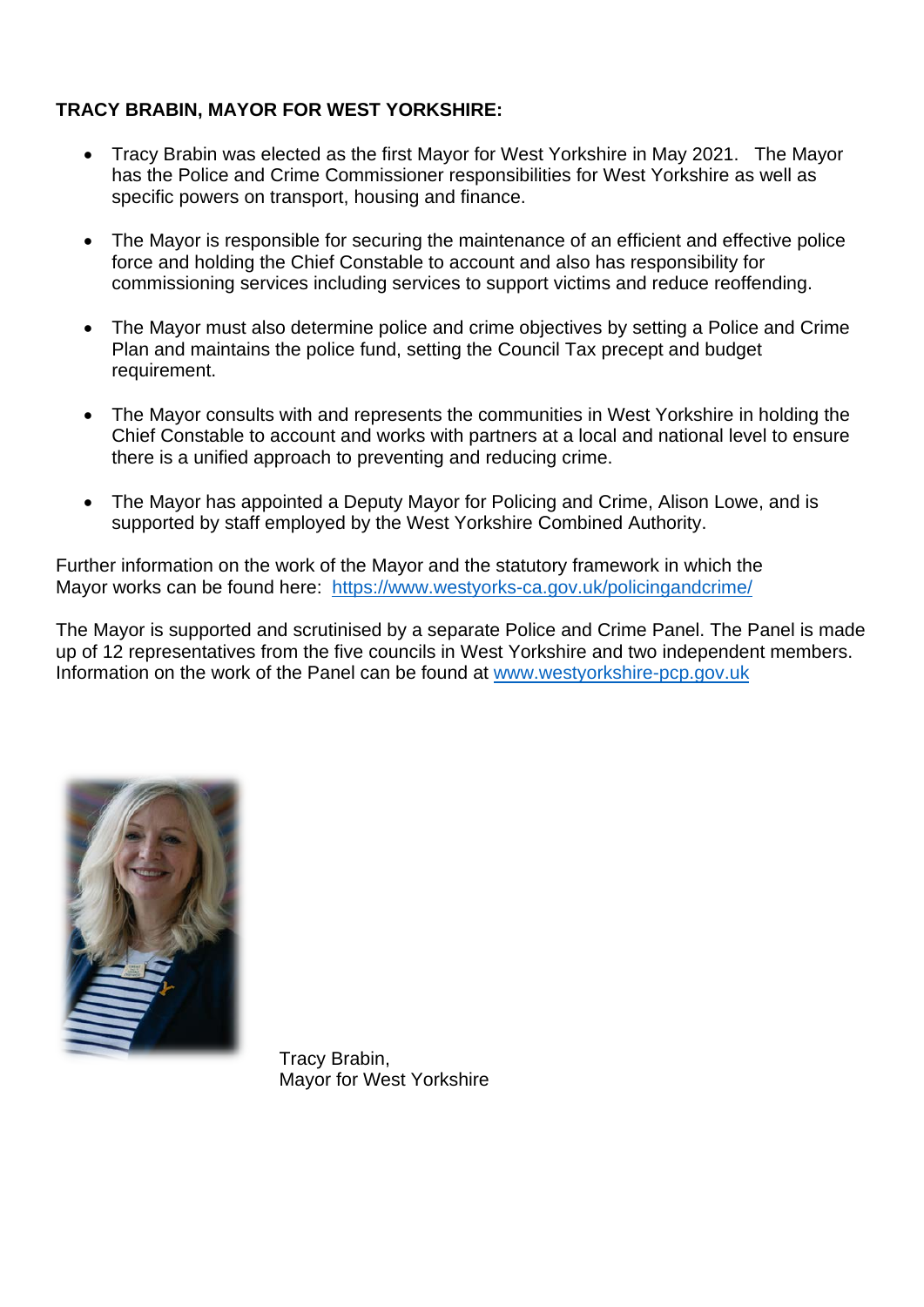- The Chief Constable holds office under the crown but is appointed by the Mayor.
- The Chief Constable is operationally independent but has a statutory responsibility to take cognisance of the Mayor's Police and Crime Plan. The Chief Constable manages an annual budget of £500m and has 10,500 officers, staff and volunteers.
- The Chief Constable has a number of responsibilities which include:
	- o Delivery of efficient and effective policing, whilst ensuring value for money.
	- o In delivering the strategic direction and objectives outlined in the Police and Crime plan, the Strategic Policing Requirement, Codes of Practice issued by the Secretary of State and legislation are all complied with.
	- o Maintain effective and efficient arrangements in respect to:
		- Collaboration Agreements Section 22A of the Police Act 1996
		- **Engaging with local people (Section 34)**
		- Value for money (Section 35)
		- Safeguarding of children and in the promotion of child welfare.
	- o Maintaining operational independence in the service of the public.
	- o Improving confidence and satisfaction of the communities of West Yorkshire, whilst ensuring the legitimacy of Policing.

The Chief Constable is supported in his work by the Force Chief Officer Team which includes the Deputy Chief Constable, five Assistant Chief Constables and an Assistant Chief Officer.



 John Robins, QPM Chief Constable, West Yorkshire Police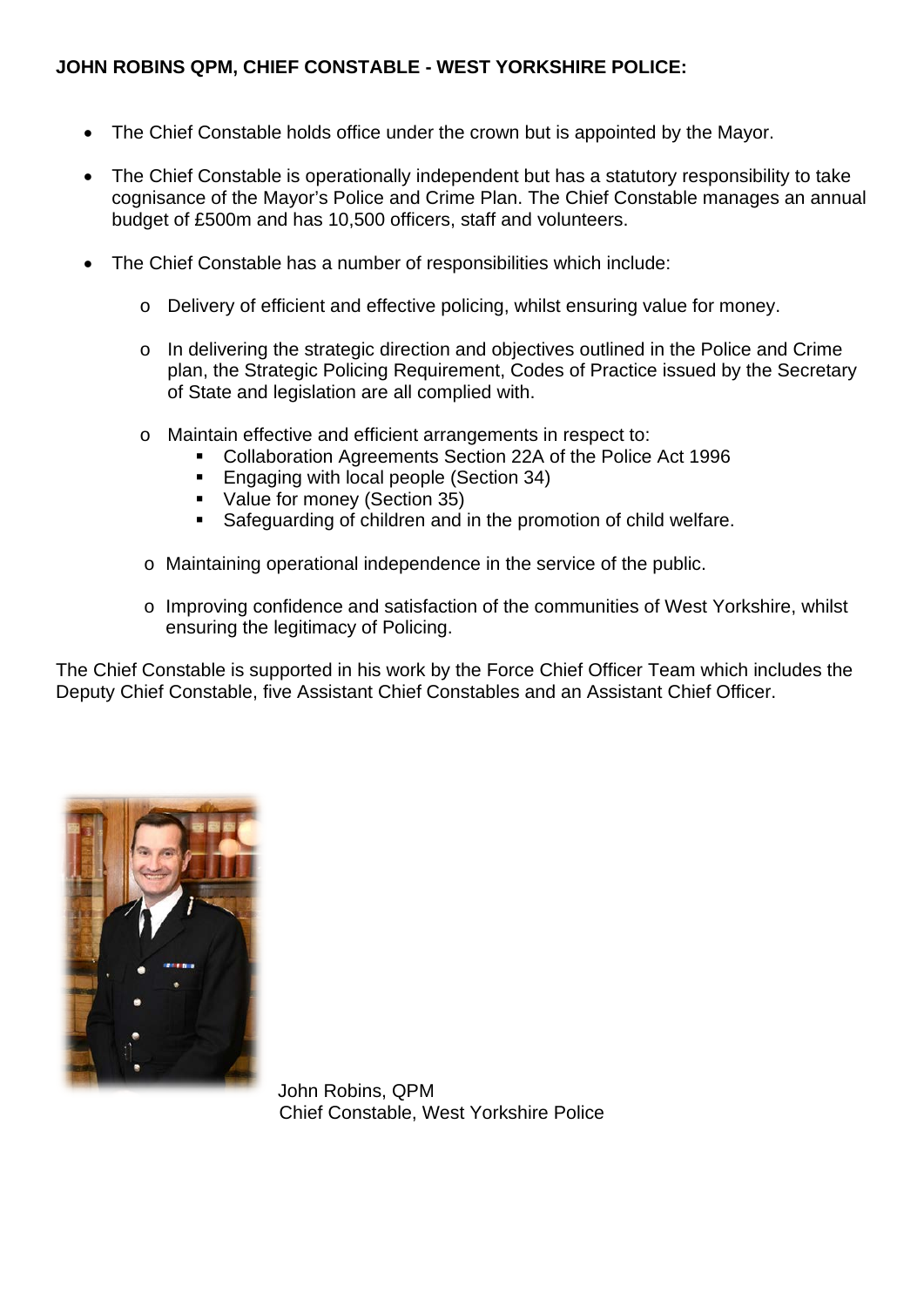



### **Joint Independent Audit Committee Terms of Reference**

#### **Statement of Purpose**

- 1. The Joint Independent Audit Committee is a key component of corporate governance for West Yorkshire Police and Mayor's PCC functions. It provides an independent and high-level focus on the audit, assurance and reporting arrangements that underpin good governance and financial standards.
- 2. The purpose of the Joint Independent Audit Committee is to provide independent advice and recommendation to the Mayor (for the PCC functions) and the Chief Constable on the adequacy of the governance and risk management frameworks, the internal control environment, and financial reporting, thereby helping to ensure efficient and effective assurance arrangements are in place. To this end the committee is enabled and required to have oversight of, and to provide independent review of, the effectiveness of West Yorkshire Police and the Mayor's (for the PCC functions) governance, risk management and control frameworks, the financial reporting and annual governance processes, and internal audit and external audit.
- 3. These terms of reference will summarise the core functions of the committee in relation to the Mayor's PCC functions and to the Force and describe the protocols in place to enable them to operate independently, robustly and effectively.

#### **Governance, Risk and Control**

The committee will provide advice and recommendations to the Mayor (for the PCC functions) or Chief Constable in relation to the following areas:

- 4. Review the corporate governance arrangements against the good governance framework, including the ethical framework and consider the local code of governance.
- 5. Review the annual governance statements prior to approval and consider whether they properly reflect the governance, risk and control environment and supporting assurances and identify any actions required for improvement.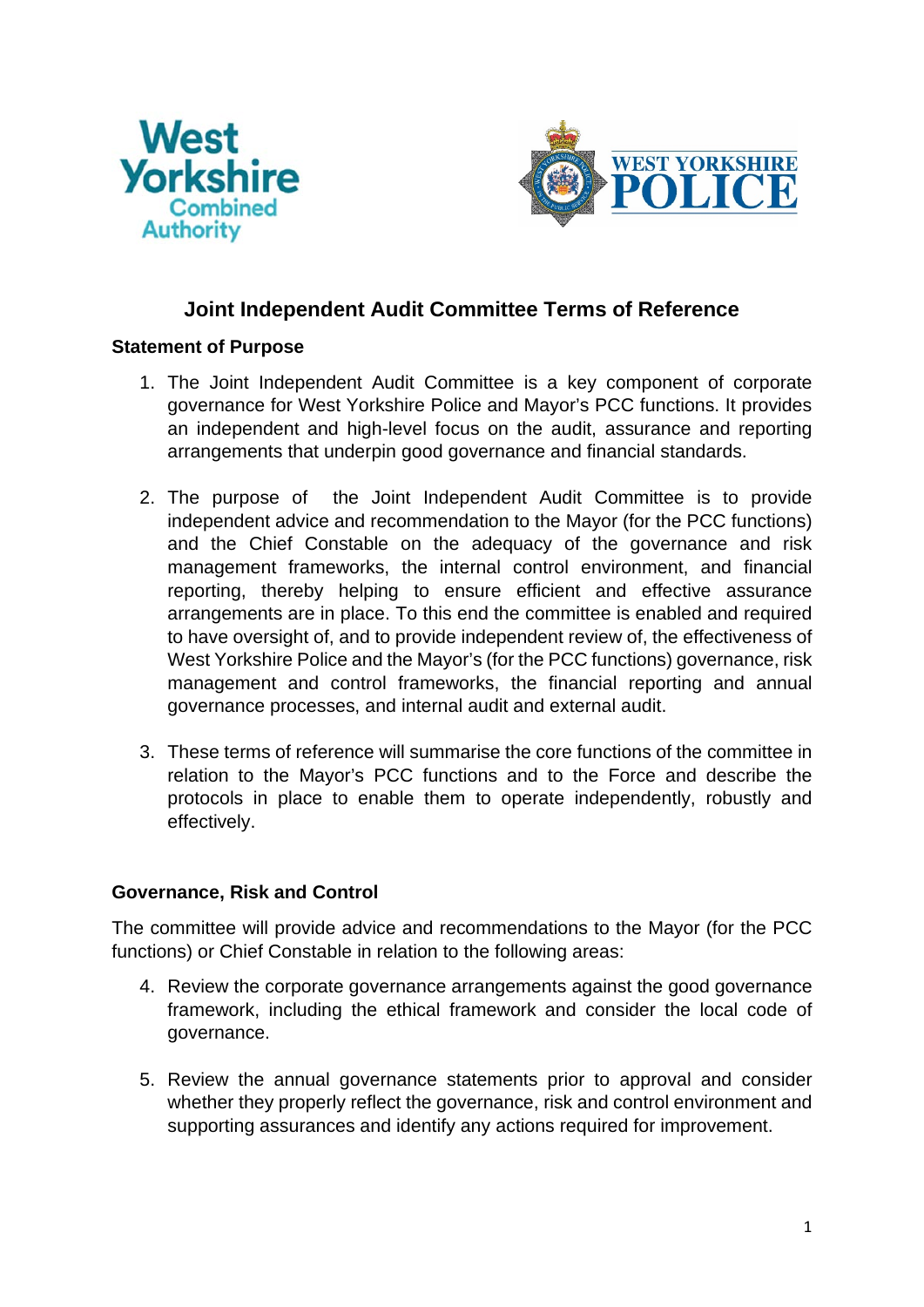- 6. Review treasury management policies, practices and activities including an annual strategy and plan.
- 7. Consider the arrangements to secure value for money and review assurances and assessments on the effectiveness of these arrangements.
- 8. Consider the framework of assurance and ensure that it adequately addresses the risks and priorities of the Mayor's PCC functions/the Force.
- 9. Monitor the effective development and operation of risk management, review the risk profile, and monitor progress of the Mayor's PCC functions/the Chief Constable in addressing risk-related issues reported to them.
- 10.Consider reports on the effectiveness of internal controls and monitor the implementation of agreed actions.
- 11.Review arrangements for the assessment of fraud risks and potential harm from fraud and corruption and monitor the effectiveness of the counter fraud strategy, actions and resources.
- 12.To review the governance and assurance arrangements for significant partnerships or collaborations.
- 13.To receive requests from, and provide advice to, the Treasurer, Force Chief Finance Officer, Monitoring Officer and Head of Internal Audit.

#### **Internal Audit**

The committee will provide advice and recommendations to the Mayor (for PCC functions) or Chief Constable in relation to the following areas:

- 14.Annually review the internal audit charter and resources.
- 15.Review the internal audit plan and any proposed revisions to the internal audit plan.
- 16.Oversee the appointment process and consider the adequacy of the performance of the internal audit service and its independence.
- 17.Consider the Head of Internal Audit's annual report and opinion, and a regular summary of the progress of internal audit activity against the audit plan, and the level of assurance it can give over corporate governance arrangements.
- 18.To consider the Head of Internal Audit's statement of the level of conformance with the PSIAS and LGAN and the results of the QAIP that support the statement – these will indicate the reliability of the conclusions of internal audit.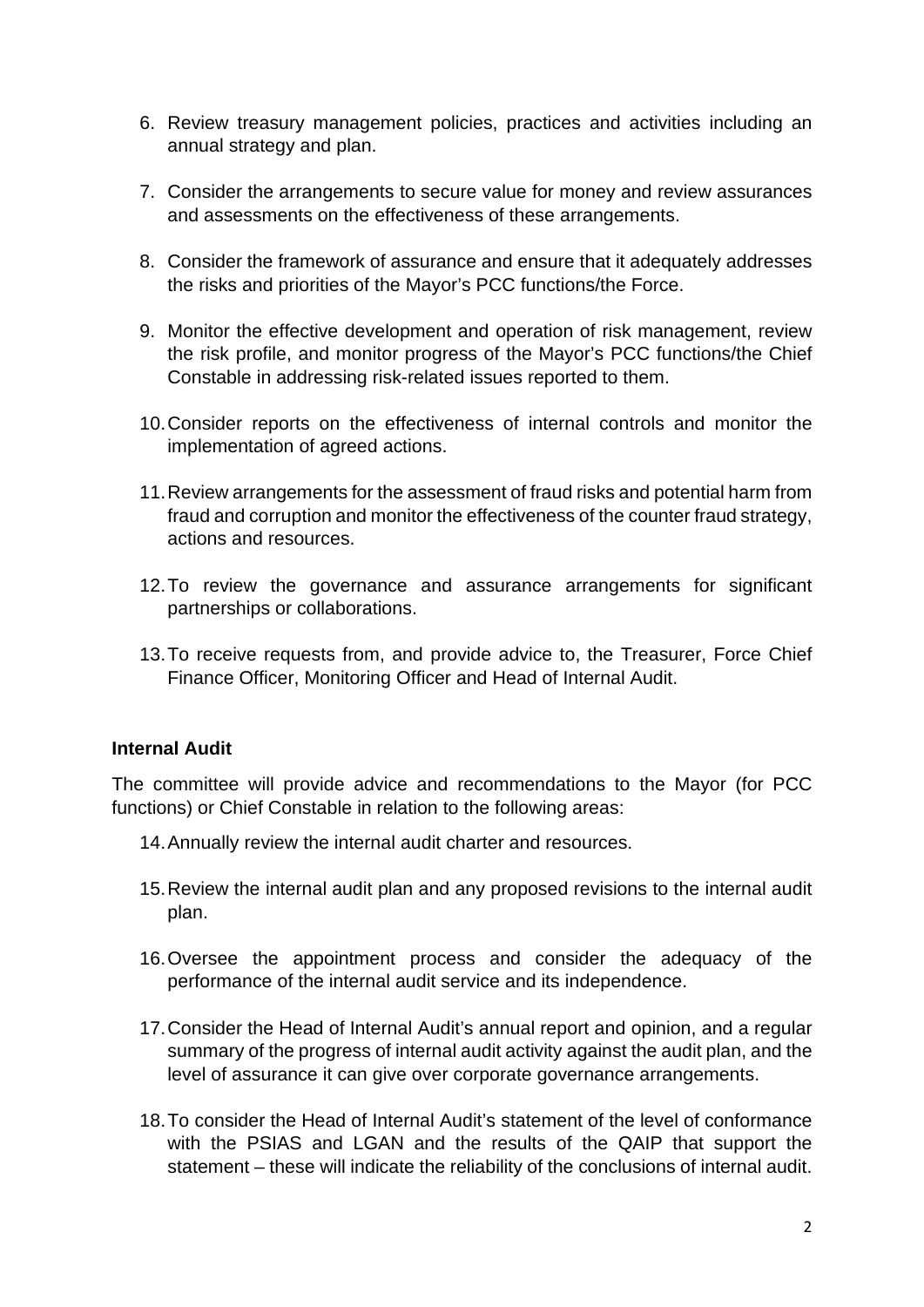- 19.Consider summaries of internal audit reports and such detailed reports as the committee may request from the Mayor (for PCC functions)/the Chief Constable, including issues raised or recommendations made by the internal audit service, management response and progress with agreed actions.
- 20.Consider a report on the effectiveness of internal audit to support the AGS, where required to do so by the Accounts and Audit Regulations (England) 2015.
- 21.To consider any impairments to independence or objectivity arising from additional roles or responsibilities outside of internal auditing of the Head of Internal Audit. To make recommendations on safeguards to limit such impairments and periodically review their operation.

#### **External Audit**

The committee will provide advice and recommendations to the Mayor (for PCC functions) or chief constable in relation to the following areas:

- 22.Support the independence of external audit through consideration of the external auditor's annual assessment of its independence and review of any issues raised by either PSAA or the auditor panel as appropriate.
- 23.Comment on the scope and depth of external audit work, its independence and whether it gives satisfactory value for money.
- 24.Consider the external auditor's annual management letter, relevant reports and the report to those charged with governance.
- 25.Consider specific reports as agreed with the external auditor.
- 26.Advise and recommend on the effectiveness of relationships between external and internal audit and other inspection agencies or relevant bodies.

#### **Financial reporting**

The committee will provide advice and recommendations to the Mayor (for PCC functions) or Chief Constable in relation to the following areas:

- 27.Review the annual statement of accounts. Specifically, to consider whether appropriate accounting policies have been followed and whether there are concerns arising from the financial statements or from the audit of the financial statements that need to be brought to the attention of the Mayor (for PCC functions) and/or the Chief Constable.
- 28.Consider the external auditor's report to those charged with governance on issues arising from the audit of the financial statements.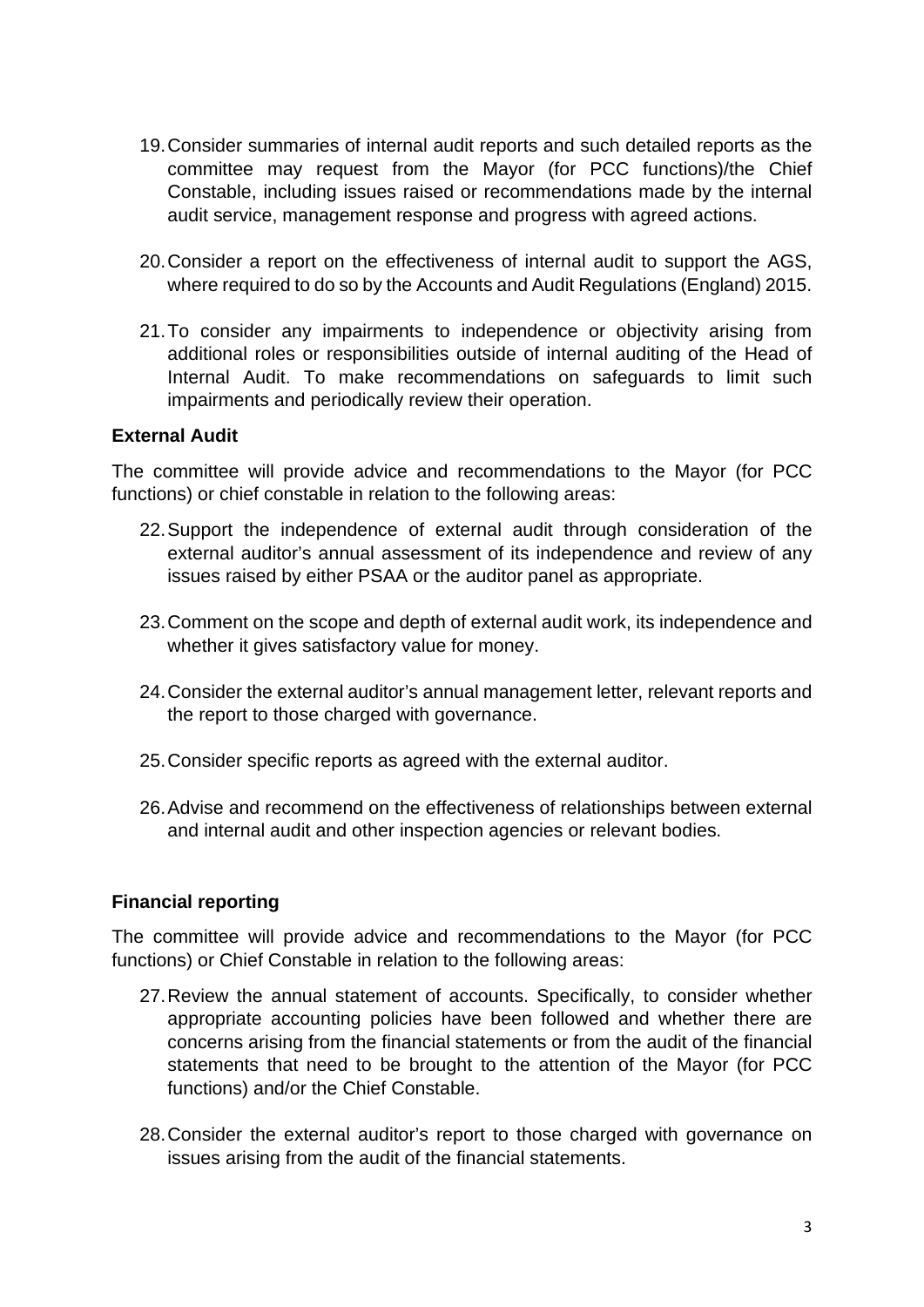#### **Accountability arrangements**

Through its committee meetings the committee will deliver the following:

- 29.On a timely basis report to the Mayor (for PCC functions) and the Chief Constable with its advice and recommendations in relation to any matters that it considers relevant to governance, risk management and financial management.
- 30.Report to the Mayor (for PCC functions) and the Chief Constable on its findings, conclusions and recommendations concerning the adequacy and effectiveness of their governance, risk management and internal control frameworks, financial reporting arrangements, and internal and external audit functions.
- 31.Review its performance against its terms of reference and objectives on an annual basis and report the results of this review to the Mayor (for PCC functions) and the Chief Constable.
- 32.Report to the Governance and Audit Committee of the Combined Authority on an annual basis on the work of the committee and any matters relating to accounts and audit functions.
- 33.Publish an annual report on the work of the committee.

#### **Constitution**

4 members independent of the Mayor and the Chief Constable, one of whom is the appointed Chair.

#### **Quorum**

3 members, including the Chair. In the absence of the Chair members present will appoint a Chair for that meeting.

10 May 2021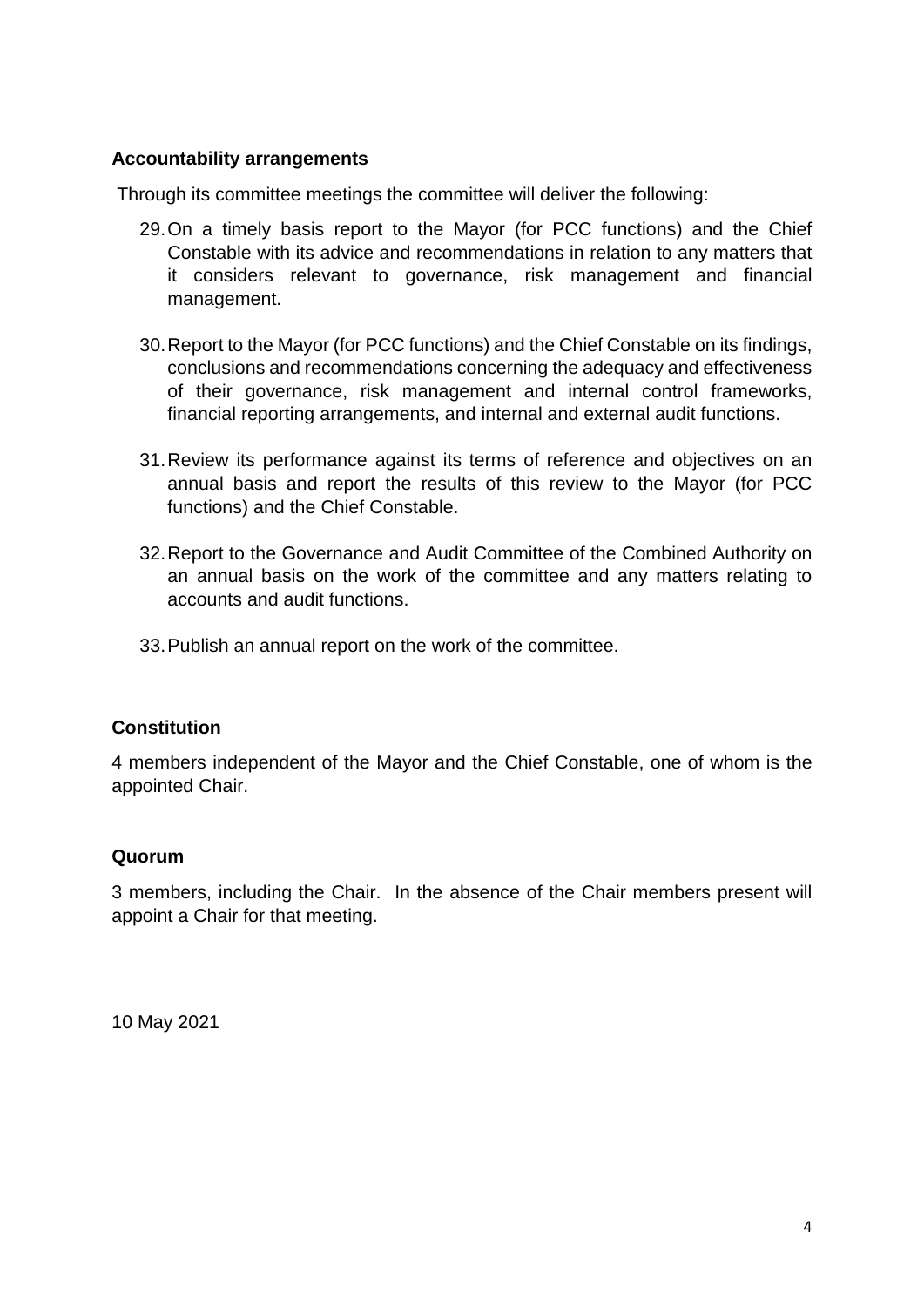



### **PERSON SPECIFICATION – JOINT INDEPENDENT AUDIT COMMITTEE MEMBER**

#### **SUMMARY OF THE ROLE:**

The West Yorkshire Mayor with West Yorkshire Chief Constable holds a Joint Independent Audit Committee which is composed of four independent members, including a chairperson.

#### **MEMBER RESPONSIBILITIES:**

- To provide independent assurance on the adequacy of the risk management framework and the associated control environment.
- To provide independent scrutiny of processes to get re-assurance regarding the organisation's financial and non-financial performance to the extent that it affects exposure to risk and weakens the control environment.
- To oversee the financial reporting process.

Members must contribute to the development and effective discharge of the Terms of Reference of the Joint Independent Audit Committee. Members will be strategic thinkers with the ability to analyse and interpret complex information and then challenge constructively.

Please refer to the Committee terms of reference for completeness.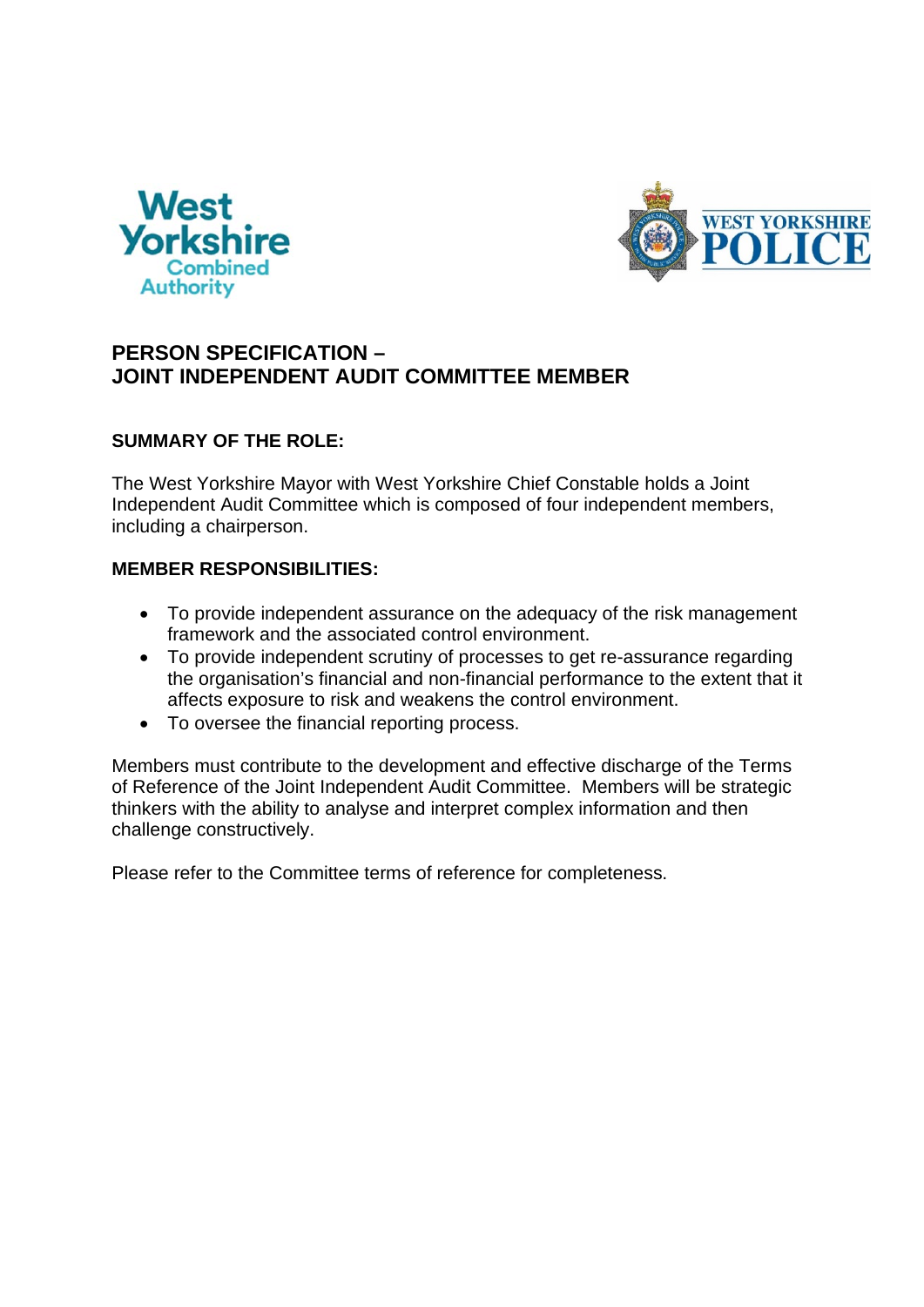Candidates should demonstrate the following requirements:

| <b>Essential Requirements</b> |                                                                                                                                                                                |  |  |  |
|-------------------------------|--------------------------------------------------------------------------------------------------------------------------------------------------------------------------------|--|--|--|
| 1.                            | Graduate calibre or equivalent experience at Board Level or equivalent.                                                                                                        |  |  |  |
| 2.                            | Knowledge and understanding of corporate management and corporate<br>governance.                                                                                               |  |  |  |
| 3.                            | Proven ability to review or work within robust governance arrangements and<br>performance, ideally encompassing financial and risk<br>monitor<br>management.                   |  |  |  |
| 4.                            | Proven experience of effectively challenging and questioning at<br>Committees/Boards/Panels to make balanced, reasonable and proportionate<br>judgements.                      |  |  |  |
| 5.                            | Proven ability to understand, interpret, discuss and question complex written<br>material, including financial and statistical information and identify the salient<br>points. |  |  |  |
| 6.                            | Ability to treat people fairly and with respect, to recognise and acknowledge<br>diversity and respond sensitively and constructively to difference of opinion.                |  |  |  |
| 7.                            | Ability to demonstrate integrity to embrace high standards of conduct and<br>ethics and be committed to upholding human rights and equality of<br>opportunity for all.         |  |  |  |
| 8.                            | Willingness and ability to give the necessary time commitment.                                                                                                                 |  |  |  |

| <b>Desirable Requirements</b> |                                                                                                                                                                                                                                               |  |  |
|-------------------------------|-----------------------------------------------------------------------------------------------------------------------------------------------------------------------------------------------------------------------------------------------|--|--|
|                               | Proven experience of any of the following areas: finance, accountancy,<br>audit, risk-management or senior level business management ideally in the<br>public sector.                                                                         |  |  |
| 2.                            | Proven experience of the review of internal financial controls including<br>governance at a senior level.                                                                                                                                     |  |  |
| 3.                            | Hold a relevant financial professional qualification or equivalent experience<br>relating to accountancy, internal or external auditing and/or legal<br>qualification and associated professional membership e.g. CIPFA, ACCA,<br><b>CIMA</b> |  |  |
| 4.                            | Knowledge and understanding of the functions and services of the police,<br>their governance and financing.                                                                                                                                   |  |  |
| 5.                            | Knowledge and understanding of the role of Audit Committees in the police,<br>local government or broader public sector.                                                                                                                      |  |  |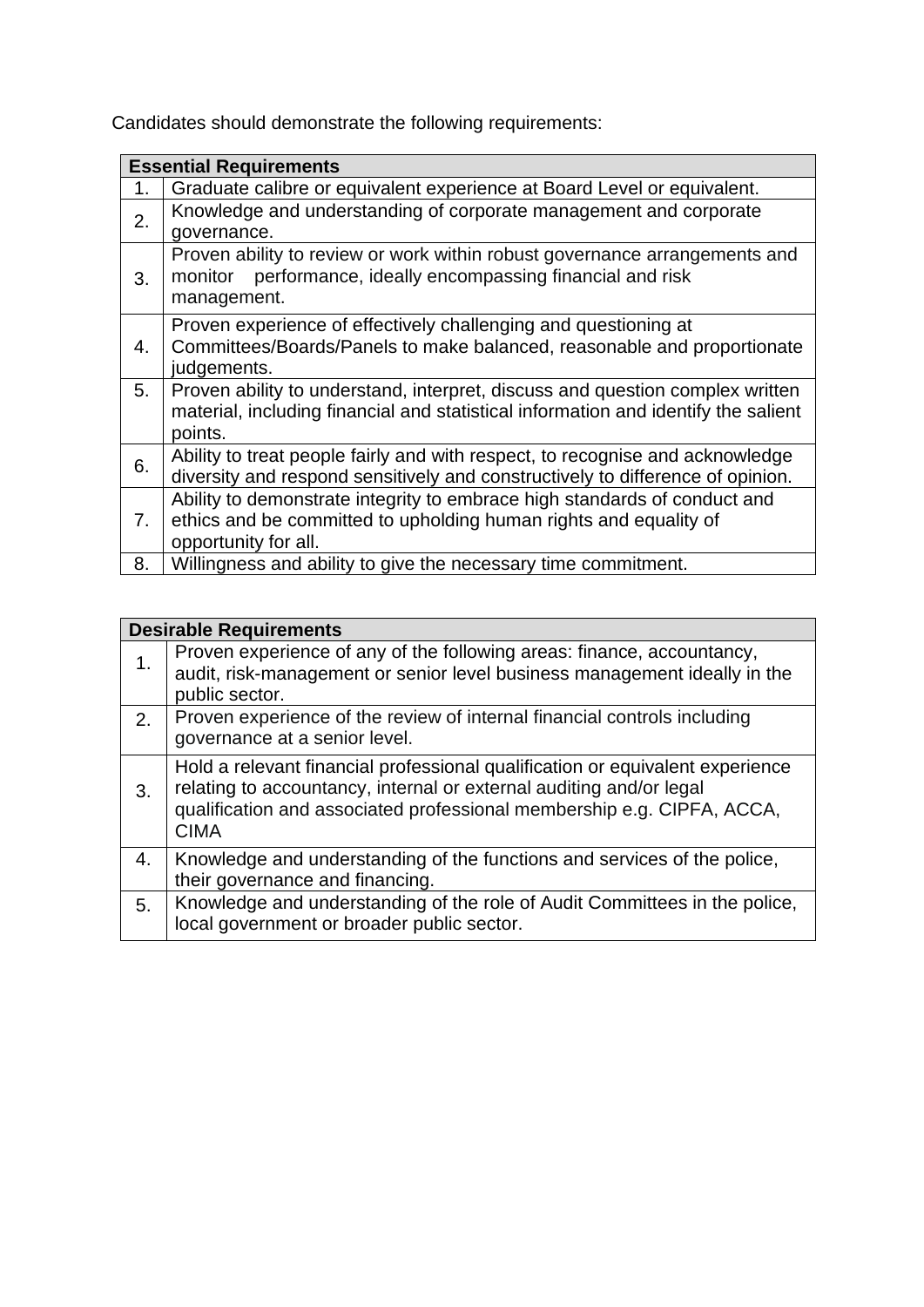Throughout the application process and any appointment term, candidates should abide by the Seven Principles of Public Life:

| <b>Seven Principles of Public Life</b> |                                                                                                                                                                                                                                                                                                                                                                                               |  |  |
|----------------------------------------|-----------------------------------------------------------------------------------------------------------------------------------------------------------------------------------------------------------------------------------------------------------------------------------------------------------------------------------------------------------------------------------------------|--|--|
| 1.                                     | <b>Selflessness</b>                                                                                                                                                                                                                                                                                                                                                                           |  |  |
|                                        | Holders of public office should act solely in terms of the public interest.                                                                                                                                                                                                                                                                                                                   |  |  |
|                                        |                                                                                                                                                                                                                                                                                                                                                                                               |  |  |
| 2.                                     | <b>Integrity</b>                                                                                                                                                                                                                                                                                                                                                                              |  |  |
|                                        | Holders of public office must avoid placing themselves under any obligation<br>to people or organisations that might try inappropriately to influence them in<br>their work. They should not act or take decisions in order to gain financial or<br>other material benefits for themselves, their family, or their friends. They<br>must declare and resolve any interests and relationships. |  |  |
| 3.                                     | <b>Objectivity</b>                                                                                                                                                                                                                                                                                                                                                                            |  |  |
|                                        | Holders of public office must act and take decisions impartially, fairly and on<br>merit, using the best evidence and without discrimination or bias.                                                                                                                                                                                                                                         |  |  |
| 4.                                     | <b>Accountability</b>                                                                                                                                                                                                                                                                                                                                                                         |  |  |
|                                        | Holders of public office are accountable to the public for their decisions and<br>actions and must submit themselves to the scrutiny necessary to ensure this.                                                                                                                                                                                                                                |  |  |
| 5.                                     | <b>Openness</b>                                                                                                                                                                                                                                                                                                                                                                               |  |  |
|                                        | Holders of public office should act and take decisions in an open and<br>transparent manner. Information should not be withheld from the public<br>unless there are clear and lawful reasons for so doing.                                                                                                                                                                                    |  |  |
| 6.                                     | <b>Honesty</b>                                                                                                                                                                                                                                                                                                                                                                                |  |  |
|                                        | Holders of public office should be truthful.                                                                                                                                                                                                                                                                                                                                                  |  |  |
| 7.                                     | Leadership                                                                                                                                                                                                                                                                                                                                                                                    |  |  |
|                                        | Holders of public office should exhibit these principles in their own behaviour.<br>They should actively promote and robustly support the principles and be<br>willing to challenge poor behaviour wherever it occurs.                                                                                                                                                                        |  |  |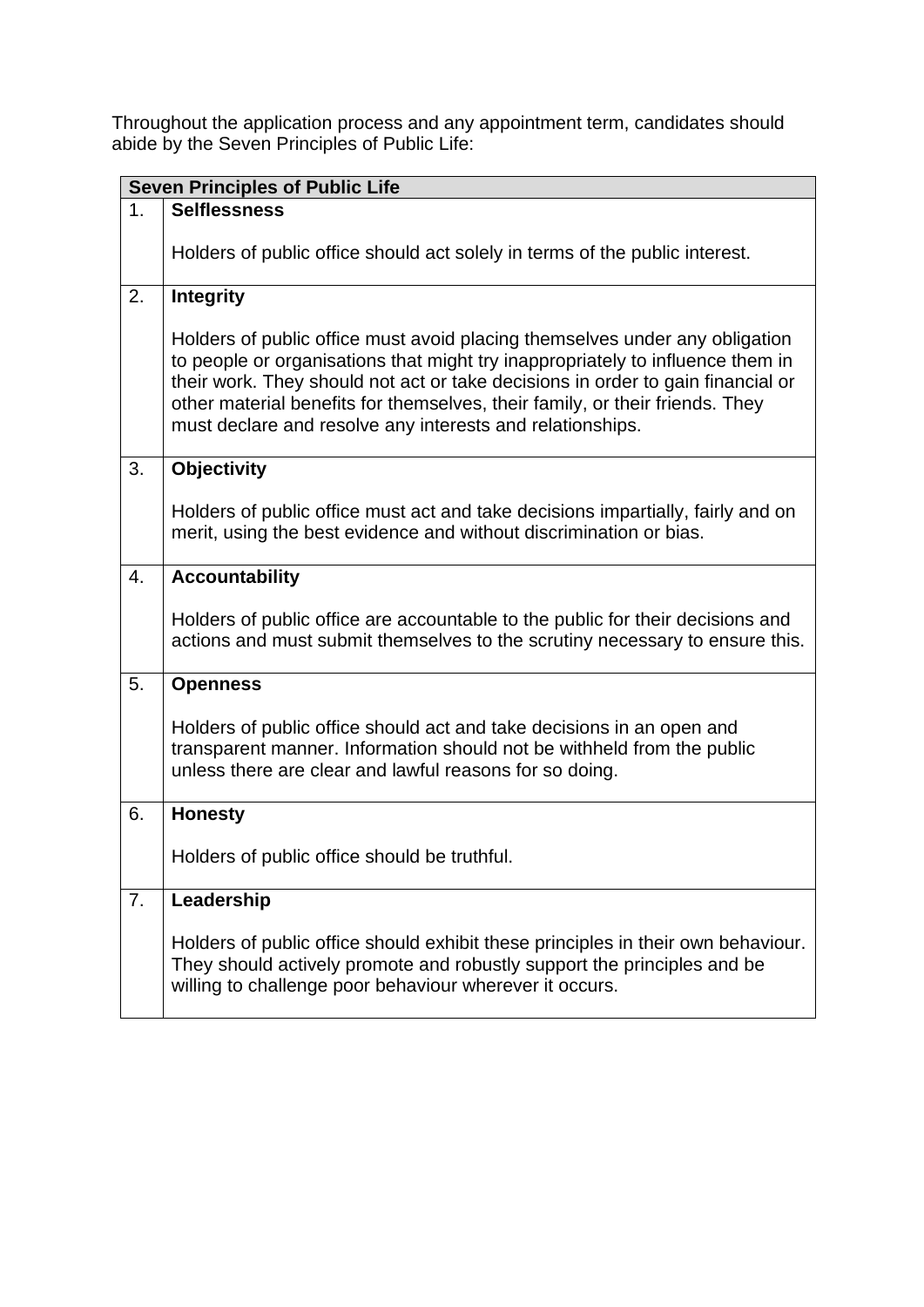



## **ELIGIBILITY CRIERIA**

#### **Joint Independent Audit Committee Members are appointed for a 3-year term, confirmed upon appointment, and must: -**

- $\checkmark$  Reside or work in the county of West Yorkshire.
- $\checkmark$  Be over 18 years of age (at the time of appointment).
- $\checkmark$  Be a British citizen or a citizen of a country that is a member of the European Economic Area, or Switzerland (Commonwealth citizens and foreign nationals who are resident in the UK and free from restrictions are also eligible to apply.)
- $\checkmark$  Be granted the necessary vetting clearance in accordance with West Yorkshire Police Vetting Policy.
- $\sqrt{ }$  Provide two references.
- $\checkmark$  Agree to their name, declarations of interest and expense claims being made publicly available.
- $\checkmark$  Commit to the equivalent of 7 days per year to fulfil the role.

#### **Applications will not be considered from:**

- A standing or ex-Police and Crime Commissioner/Mayor with Police and Crime Commissioner responsibilities or Chief Constable.
- **X** A member or ex-member of a Police and Crime Panel.
- **X** A serving police officer or an individual having served as a police officer within the last eight years.
- A serving member of staff of the Combined Authority or West Yorkshire Police.
- **X** A serving officer of any county, city, borough or district councils within the force area.
- $\boldsymbol{\times}$  An individual who has significant professional, business or personal dealings with the Combined Authority or West Yorkshire Police.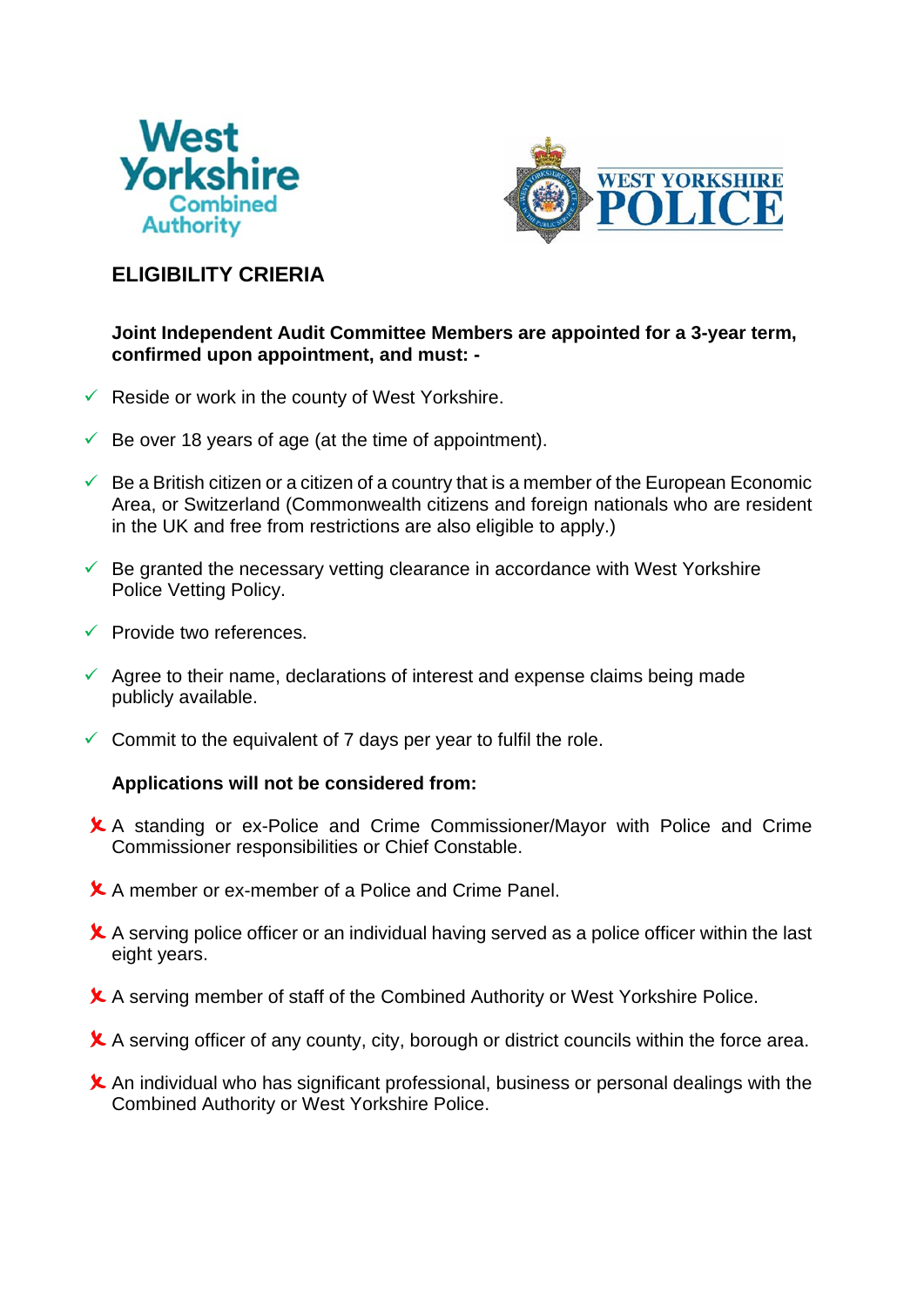- $\boldsymbol{\times}$  An individual who has a close relationship with or who are close personal associates of the Mayor or Chief Constable including immediate family members and as such may not have the requisite level of independence required for membership.
- **X** A person who is currently or has previously received contact restriction under the Mayor's or Chief Constable's Unreasonably Persistent Complainant policy.
- $\boldsymbol{\times}$  An individual removed from a trusteeship of a charity.
- $\boldsymbol{\times}$  An individual who is under a disqualification order under the Company Directors Disqualification Act.
- **X** A person who has been adjudged bankrupt or made a composition or arrangement with his creditors.
- $\boldsymbol{\times}$  A member or ex-member of the BNP or similar organisation whose constitution, aims, objectives or pronouncements may contradict the duty to promote race equality.
- **X** A person convicted in the UK, Channel Islands or the Isle of Man of any offence and has had passed on a sentence of imprisonment (whether suspended or not) for a period of not less than three months without the option of a fine, within the last five years prior to their appointment.
- **X** An elected or ex-local government councillor or someone who is active in local or national politics.
	- Political activity is not a bar to appointment. However, candidates must declare any significant political activity (which includes holding office, public speaking, making a recordable donation or candidate for election) which they have undertaken in the last five years. Details of a successful candidates declared political activity will be published.

If you have any concerns about your eligibility, please contact the Mayor's Policing and Crime Team.

Email: [policingandcrime@westyorks-ca.gov.uk](mailto:policingandcrime@westyorks-ca.gov.uk)

Phone: 0113 2517272

(please leave a message for the Policing and Crime Team and we will return your call)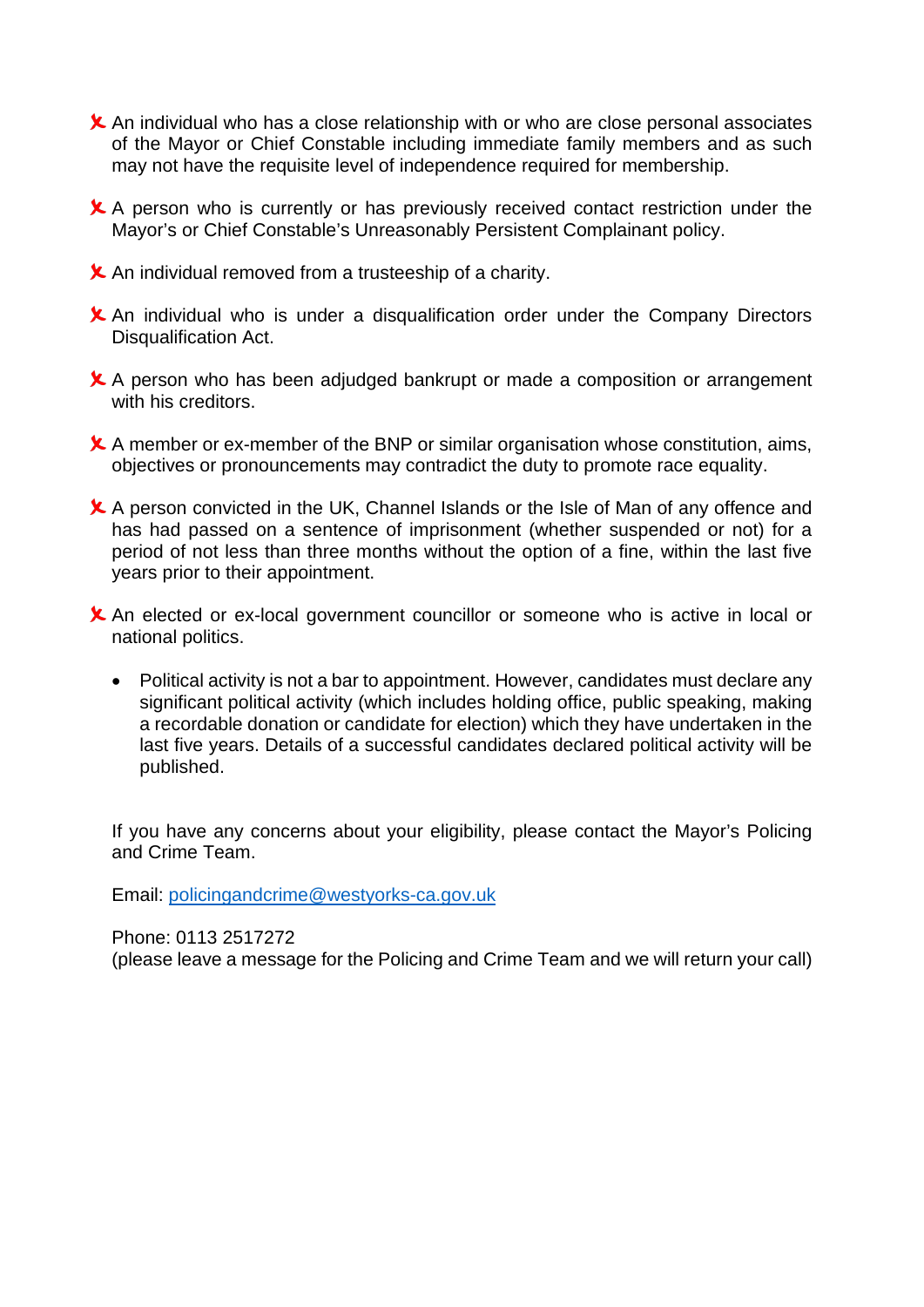



## **REMUNERATION POLICY AND TERMS OF APPOINTMENT**

#### **REMUNERATION POLICY**

Joint Independent Audit Committee members will be remunerated for the services that they provide in connection with their duties in accordance with the following rates:

#### **Member of the Committee**

£1,624 per annum, based upon an estimated workload of 7 days

The remuneration is taxable through payroll but the appointment is not pensionable.

**Tax and National Insurance** – Your remuneration is taxable under "chargeable as employment income" and subject to Class 1 National Insurance contributions. Any queries on these arrangements should be taken up with HM Revenue and Customs.

You are entitled to receive remuneration only in relation to the period for which you hold office. You do not have any entitlement for compensation for loss of office should your appointment come to an end before the end of the term set out in your appointment letter.

#### **Expenses**

Joint Independent Audit Committee members will be reimbursed expenses in accordance with the determination made by the Home Secretary on Police and Crime Commissioner expenses, relevant extracts of which are set out below.

Expenses may be paid in respect of:

- Travel expenses
- Subsistence expenses
- Exceptional expenses

The amounts which may be claimed have been determined by the Secretary of State as: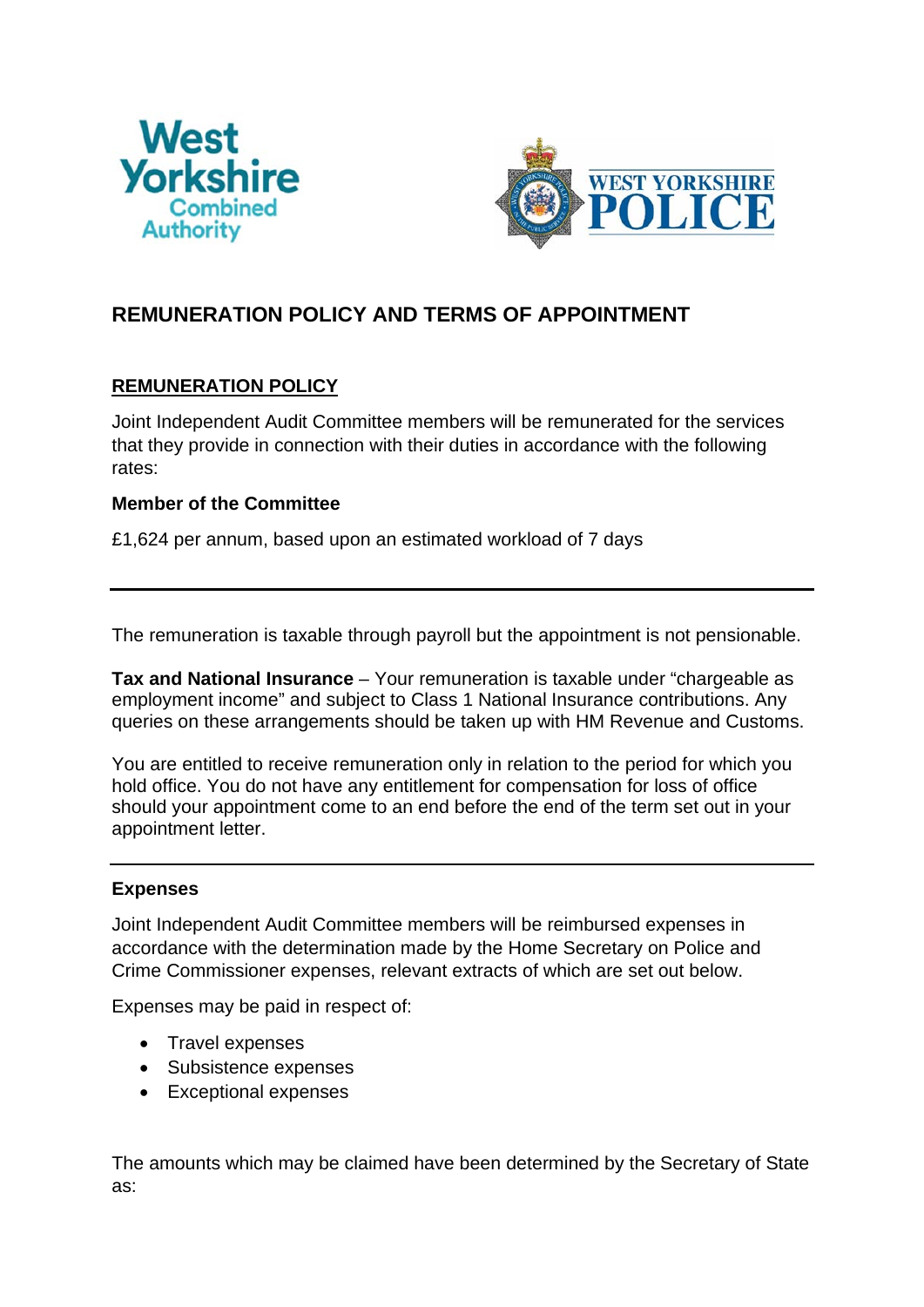| <b>TYPE OF EXPENSE</b>   | <b>KEY RESTRICTION</b>      | <b>RATES</b>              |
|--------------------------|-----------------------------|---------------------------|
| Train                    | In the course of business.  | Reimbursed up to          |
|                          |                             | standard class rates.     |
| Mileage                  | Where necessary in the      | As per HMRC rates         |
|                          | course of business.         | (currently 45p per mile). |
| Taxis                    | Only where public           | Cost of taxi fare.        |
|                          | transport is not available. |                           |
| Hotel accommodation      | Value for money and best    | No explicit limitation on |
|                          | use of public funds -       | star standard of hotel    |
|                          | lower priced suitable       | accommodation.            |
|                          | accommodation.              |                           |
| Subsistence              | Only paid for evening       | Breakfast £10.            |
|                          | meals and, where            |                           |
|                          | applicable, breakfast (not  | Evening Meal £30.         |
|                          | lunch).                     |                           |
| Exceptional expenses not | Reasonably incurred in      | Subject to prior approval |
| falling within any other | carrying out business of    | by the Head of Policing   |
| types                    | the Committee.              | and Crime.                |

All expenses must be supported by receipts and sufficient details of the expense incurred and the reason for it, otherwise it will not be possible to pay the claim.

The payments made to members of the Joint Independent Audit Committee will be published on the Combined Authority's website.

#### **TERMS OF EMPLOYMENT**

Successful applicants will be appointed for 3 years and remunerated for the services that they provide.

Meetings will normally, but not exclusively, be held in Wakefield or on-line.

This is a public appointment and not employment and therefore does not fall within the jurisdiction of Employment Tribunals.

**Vetting clearance:** The successful candidate will be required to have or be willing to obtain vetting clearance to NPPV level 2 (full). Pre-appointment checks will also be undertaken on immigration and criminal convictions. The role will be offered on a conditional basis until the successful candidate has passed all checks.

You are expected to make every reasonable effort to attend all meetings of Committee and to undertake any training and development required to ensure that you are able to fulfil your role and responsibilities.

**Removal from office** - When you cease to hold your appointment, for whatever reason, you agree to immediately return all Combined Authority and Police Force property which is in your possession or under your control; and irretrievably delete or destroy any electronic or other information relating to the business of the Combined Authority or Police Force which is in your possession or under your control outside of the Combined Authority or Force premises; and if requested, provide a signed statement that you have complied with this obligation.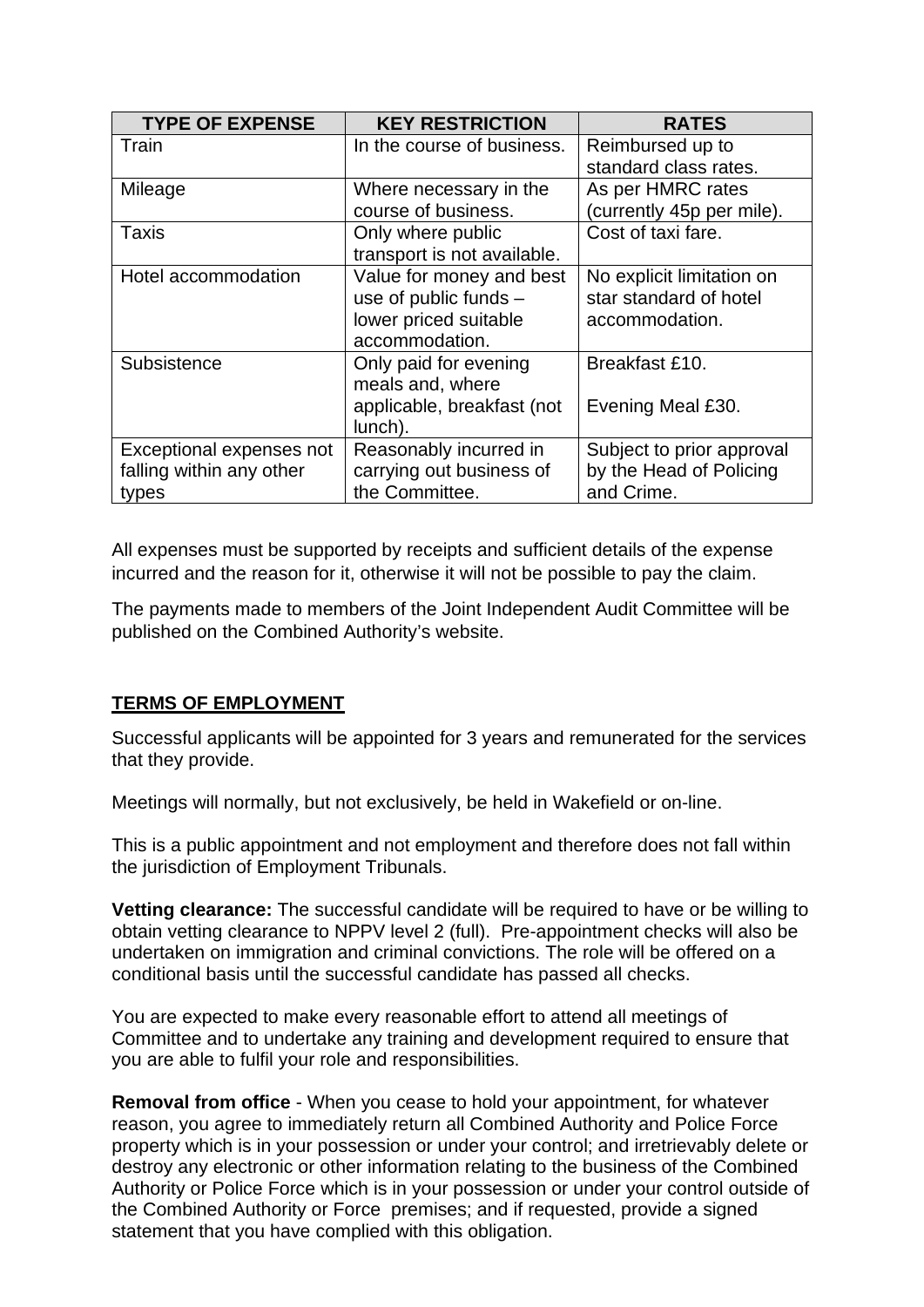- a. **Resignation**  You may resign at any time by giving three months' notice in writing to the Head of Policing and Crime in the Combined Authority.
- b. **Termination of appointment** –your appointment may be terminated with immediate effect. Subject, but not exclusively to the following:
	- i. If you are, or become, disqualified for appointment.
	- ii. If it is considered that it is not in the interests of the Combined Authority or Police Force that you should continue to hold office.
	- iii. If you do not attend a meeting of the Committee for a period of six months.
	- iv. If you do not properly comply with the requirements regarding pecuniary interests in matters under discussion at Committee meetings (eg a failure to disclose such an interest).
	- v. If you fail to disclose a non-pecuniary conflict of interest.

The following list provides examples of matters which may indicate that it is no longer considered to be in the interests of the Combined Authority or Police Force that you continue in office. It is not intended to be exhaustive or definitive; each case on its merits, taking account of all relevant factors.

- vi. If you no longer enjoy the confidence of your Chair, other Committee members, the Combined Authority or Police Force, public or local community, in a substantial way.
- vii. If there is a breakdown in essential relationships, e.g. between you and the Chair, you and the Combined Authority, you and the Police Force or between you and other members of the committee.
- viii. If an investigation into allegations of wrongdoing results in a finding against you.
- ix. If a capability or other Committee effectiveness review indicates that you are not making a full contribution to the Committee.
- x. If the Combined Authority or West Yorkshire Police has reviewed the contribution of the Committee independent members and identified performance issues and / or skills gaps.

If you are disqualified from continuing as an independent member on any of the grounds set out above, you should immediately give notice in writing to the Head of Policing and Crime at the Combined Authority. You are also required to declare immediately if you are ever arrested, have any pending prosecutions or convictions (including driving offences) or if you have accepted any police cautions.